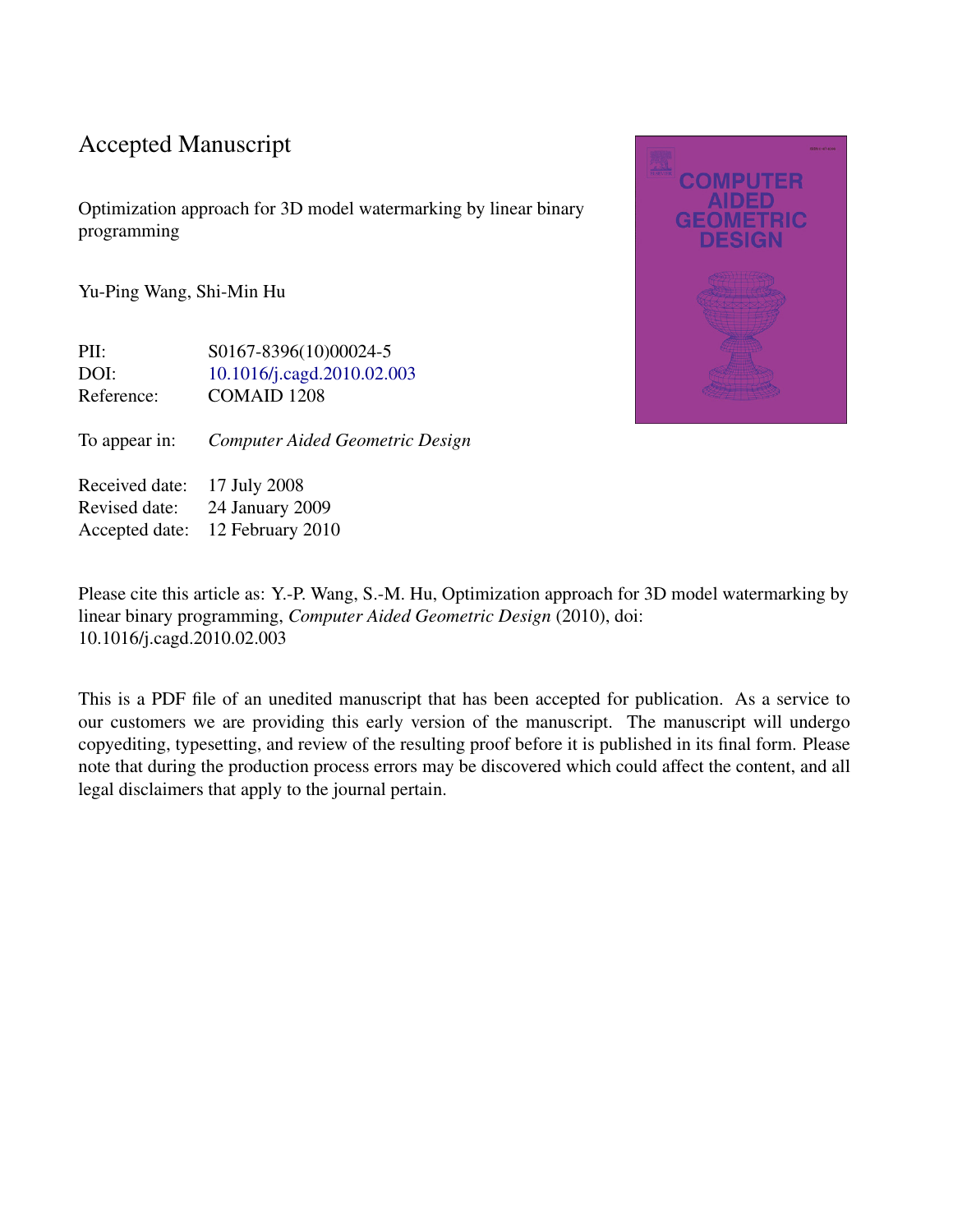# Optimization Approach for 3D Model Watermarking by Linear Binary Programming

Yu-Ping Wang<sup>a,b</sup>, Shi-Min Hu<sup>a,b</sup>

<sup>a</sup>Tsinghua National Laboratory for Information Science and Technology  $b$ Department of Computer Science and Technology, Tsinghua University, China 100084

### **Abstract**

 $\label{eq:21}$  Yu-Ping Wang<sup>a,b</sup>, Shi-Min Hu<sup>k,b</sup><br> $^\circ$ Tsioghua Naional Laboratory for Lafornation Science and Technology<br> $^\circ$ <br>Department of Computer Science and Technology, Tsinghan University, China 100084<br> $^\circ$ <br>Department of Watermarking algorithms provide a way of hiding or embedding some bits of information in a watermark. In the case of watermarking a 3D model, many algorithms employ a so-called indexed localization scheme. In this paper, we propose an optimization framework with two new steps for such watermarking algorithms to improve their capacity and invisibility. The first step is to find an optimal layout of invariant units to improve capacity. The second step is to rearrange the correspondence between the watermark units and the invariant units to improve invisibility. Experimental tests show that by using this framework, the capacity and invisibility of watermarking algorithms can be greatly improved.

Key words: 3D model watermarking, Linear binary programming

### **1. Introduction and related works**

With the development of CAD, biomedical imaging, 3D animation and other applications, 3D models play an important role in a wide variety of fields. Meanwhile, increasing network bandwidths coupled with compression techniques for 3D triangle meshes have brought 3D models to the public via the Internet. Copyright protection of 3D models is necessary. As an effective method of protecting copyright, 3D model watermarking algorithms have been researched in recent years.

Although there is no unified criterion to decide which algorithm is better, watermarking algorithms are usually characterized by the four following properties:

- 1. Validation: it should be possible to fully extract the watermark from an un-attacked model. Authentication can be decided by whether extraction is successful or not.
- 2. Invisibility: the watermarked model should look similar to the original model, otherwise watermarked models are useless in practice. This property is particularly important when watermarking CAD-oriented models.

Email addresses: wyp05@mails.tsinghua.edu.cn (Yu-Ping Wang), shimin@tsinghua.edu.cn (Shi-Min Hu)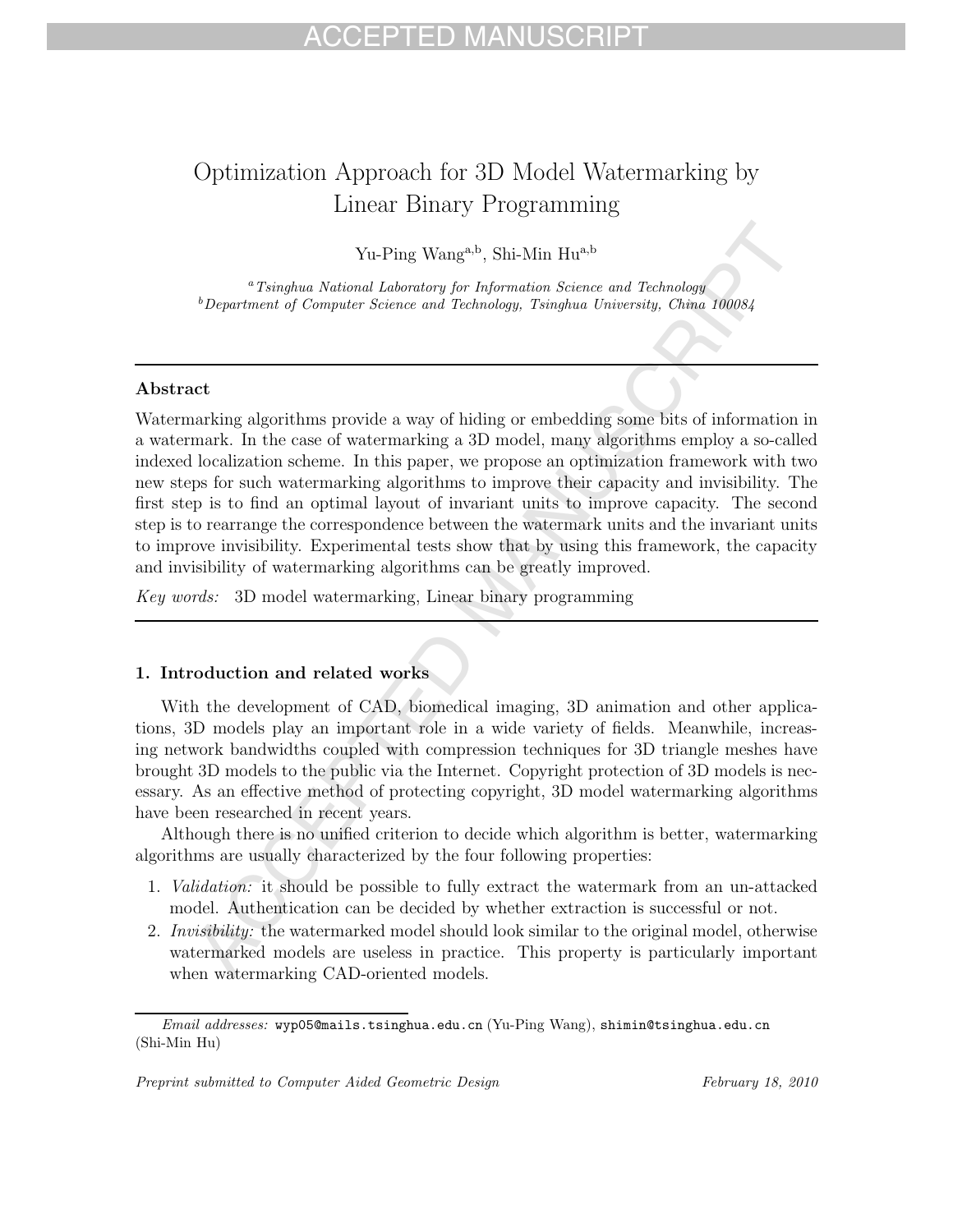- 3. Capacity: this corresponds to the amount of information that can be embedded into the model. Larger capacity will broaden possible usage of the data hiding algorithm, and make the authentication decision more reliable.
- 4. Robustness: the watermark should survive different types of attacks.

The main difference between watermarking a 3D model and watermarking an image is the type of attacks. In the 3D model case, re-ordering attacks should be resisted first. Such attacks arise because no implicit order exists for the vertices of 3D models, unlike pixels for image data. An image watermarking algorithm could embed some bits of watermark in every pixel of a 2D image, and simply recompose the information by using the order of the pixels during extraction. But this can not be done when dealing with 3D models since the extraction procedure may obtain bits of the watermark without order. Thus, some way to index the vertices must be considered by any 3D model watermarking algorithm. We call this localization following Cayre et al. (2004).

In the first article on 3D model watermarking in 1997 Ohbuchi et al. (1997b), one solution to the localization problem called indexed localization was given, and this has also been employed by many later 3D model watermarking algorithms such as Yeo and Yeung (1999); Benedens and Busch (2000); Benedens (2000); Cayre et al. (2004); Chou and Tseng (2006); Wang and Hu (2009). Methods of this kind divide the watermark into several parts, give each part of the watermark a subscript, and embed each part the of watermark together with its subscript and a marker. During the extraction procedure, the subscript determines the order of the extracted watermark parts and the marker determines whether the extracted watermark parts are valid. Although information capacity is wasted by adding subscripts, it is a robust way to solve the localization problem.

bustness: the watermark should survive different types of attacks.<br>
main difference between watermarking a 3D model and watermarking an image of attacks. In the 3D model case, re-ordering attacks is bould be resisted firs Another solution to the localization problem can be called global localization, and is employed by Praun et al. (1999); Li et al. (2004); Uccheddu et al. (2004); Wu and Kobbelt (2005). Methods of this kind attempt to recover the order of model vertices after a reordering attack. Most algorithms employing this scheme are spectral algorithms. Algorithms employing principal component analysis (PCA) or spherical parameterization can be considered to be of this kind. However, the order recovered by this scheme depends on the integrity of the model. If the watermarked model is cropped, the order can have a break in the middle, or may be destroyed if the first vertex is lost. Advanced algorithms use the registration technique introduced in Besl and McKay (1992); Chen and Medioni (1992); Alekseyev (2003), which aligns the attacked model with the un-attacked watermarked model (or the original model in Kanai et al. (1998)). After successful registration, the vertex order can be recovered even if the model is cropped. But using the un-attacked model or the original model (for simplicity, the reference model) limits applicability of such algorithms.

A compromise scheme is called local localization by Ohbuchi et al. (1997b). This scheme divides the vertices into groups, acting as global localization within each group, and acting as indexed localization between groups. However, this scheme does not perform well and few papers employ it in practice.

Most 3D model watermarking algorithms, including all spectral algorithms, employ a global localization scheme. One reason is that there is no spectral domain if the order of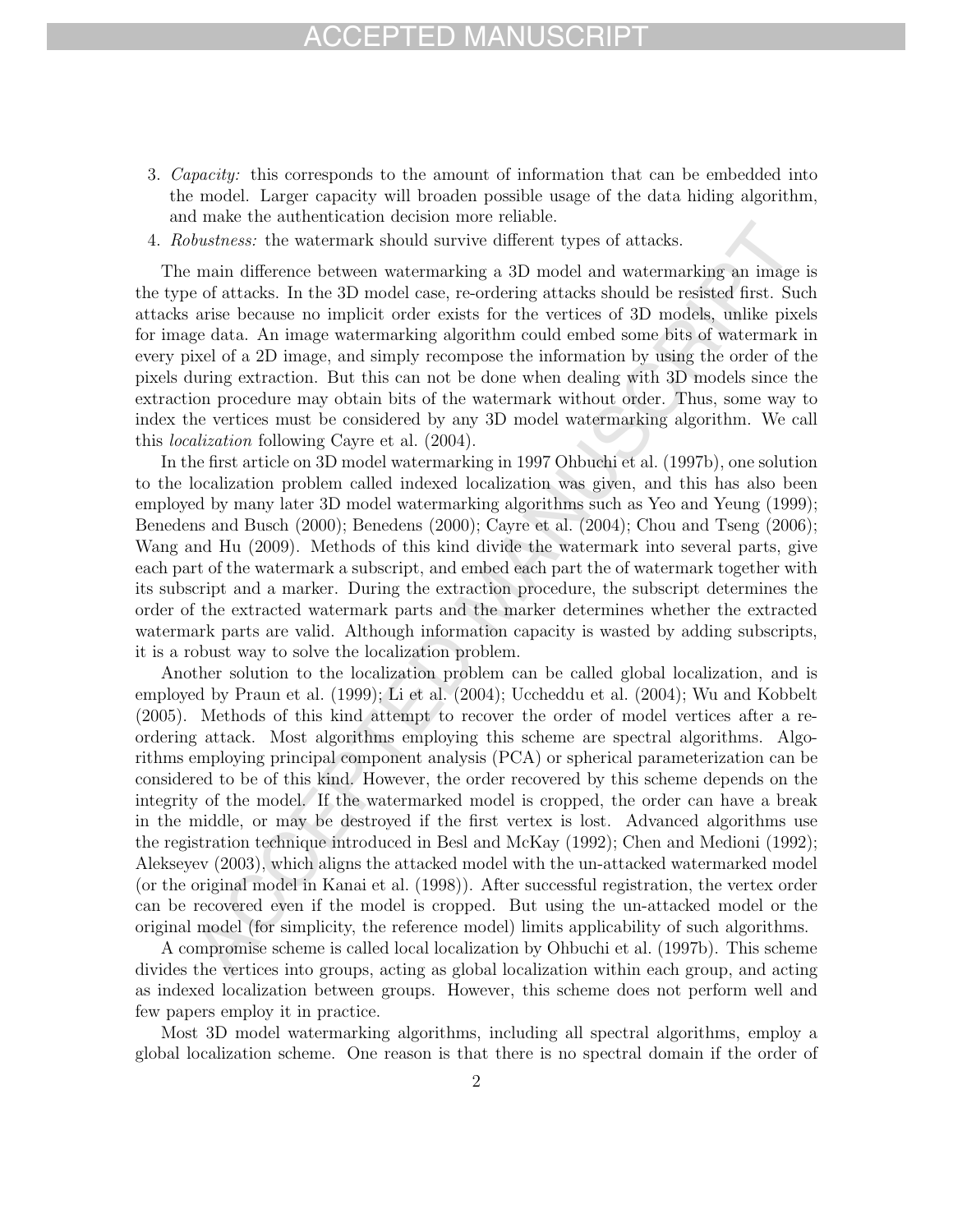## ED MAI



Figure 1: Typical watermarking algorithm flow chart

vertices is not determined first. Another reason is that by using the reference model, global localization schemes can provide greater capacity and better robustness than indexed localization schemes. However, global localization schemes are vulnerable under the counterfeit original attack introduced in Craver et al. (1998). In this paper, we thus focus on watermarking algorithms employing indexed localization schemes, and we will show that indexed localization schemes can be much improved.

As noted, indexed localization schemes first divide the watermark into several parts and give each part of a watermark a subscript. A *watermark unit* is defined as a triple  $(W, S, M)$ , where  $W$  is the watermark part,  $S$  is its subscript and  $M$  is the marker. In order to embed these bits into a 3D model, algorithms of this kind always look for some invariants. Different algorithms choose different invariants, and the robustness of algorithms is determined by the properties of the invariants. If the invariants remain unchanged after the model is modified by various kinds of attack, the watermarking algorithm is said to be robust against such attacks. By modifying the coordinates of various vertices, these invariants are set to a new value as a watermark unit is embedded. An invariant unit is defined as the smallest set of vertices that may be modified in order to embed a watermark unit.

Algorithms repeatedly look for an invariant unit that shares no vertices with the valid invariant units used in prior iterations, and embed a watermark unit into it. An invariant unit is *valid* if it is (or going to be) used to embed a watermark unit. After embedding each watermark unit, the vertices in the invariant unit are flagged as used to avoid being traversed again by the following iterations. By doing so, it is guaranteed that the valid invariant units do not share vertices with each other, otherwise modification of one invariant unit may change other invariant units too, and destroy watermark units embedded in prior loops. Thus, a typical flow chart of a watermarking algorithm is as shown in figure 1.

Algorithms cannot, however, obtain the largest set of valid invariant units by simply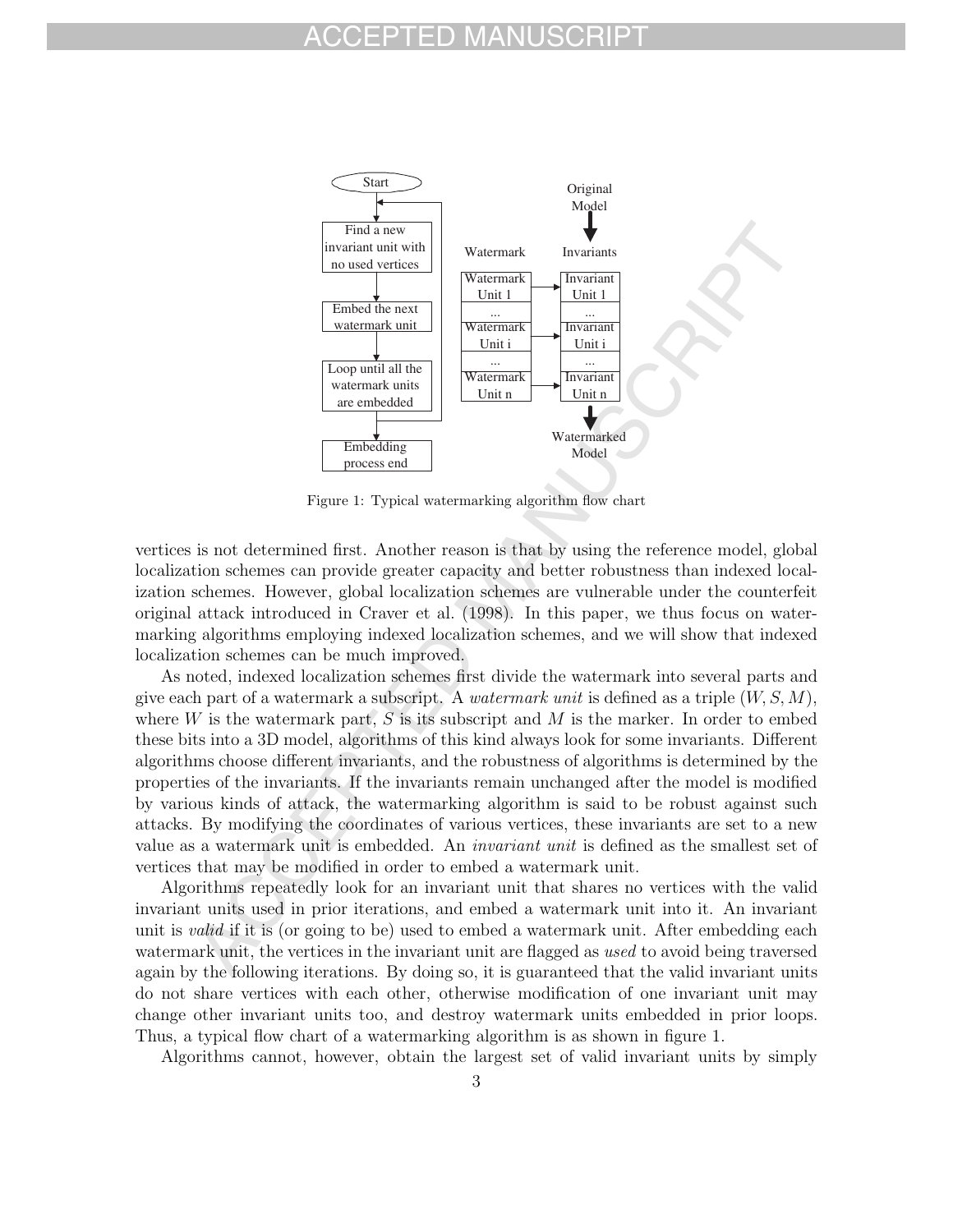### FD MAN



Figure 2: The optimized watermarking algorithm flow chart

traversing all vertices. Since having more valid invariant units will provide a larger capacity, that it is useful to find an optimal layout of invariant units to improve the capacity.

On the other hand, there is an implicit rule within the flow chart shown in figure 1: the watermark unit indexed  $i$  is embedded into the  $i$ th invariant unit. However, this implicit rule is not necessary. If we break this rule, we can rearrange the correspondence between watermark units and invariant units to improve the invisibility.

Therefore, we change the flow chart of existing watermarking algorithms from that in figure 1 to the one shown in figure 2; the extraction procedure remains the same. The key problem is to optimize the layout of invariant units and the correspondence between watermark units and invariant units. As we will show later, these two problems are instances of linear binary programming problems.

For convenience, we call existing watermarking algorithms un-optimized algorithms, and algorithms acting like figure 2 optimized algorithms.

The rest of this paper is organized as follows. In section 2, we explain the optimization framework in detail. In section 3, we explain how the optimization framework works on several watermarking algorithms, and further terminology will be clarified using examples. In section 4, we show experimental results. Finally, in section 5, we summarize our work and discuss its limitations.

### **2. Optimization framework**

As mentioned, we convert the flow chart of existing watermarking algorithms from one like figure 1 into one like figure 2. As figure 2 shows, there are two steps before the core embedding procedure. The first step optimizes the layout of invariant units to improve capacity; the second step optimizes the correspondence between watermark units and invariant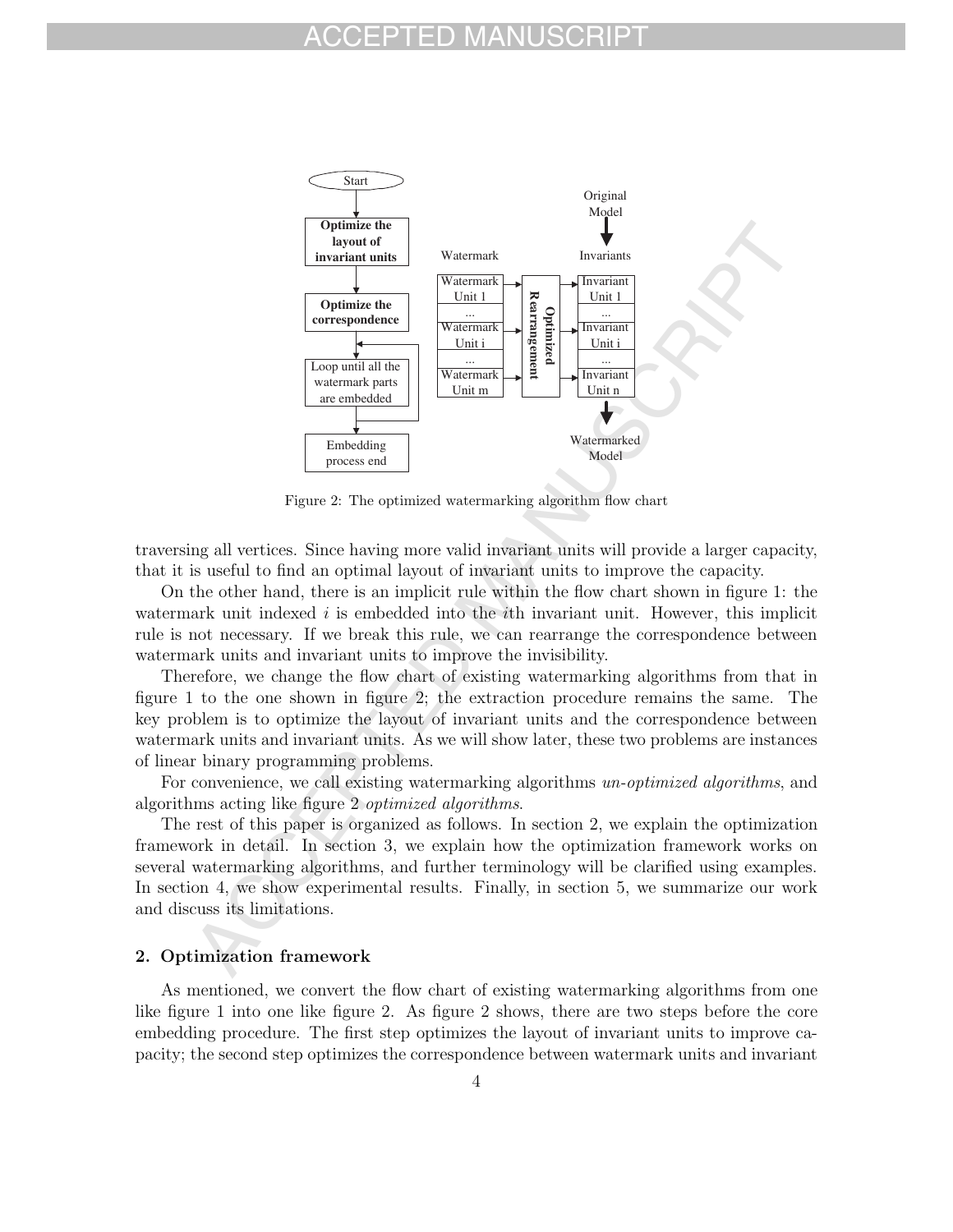units to improve invisibility.

The first step provides the valid invariant units which act as input of the second step. After the second step, the correspondence between watermark units and invariant units is determined, which allows execution of the core embedding procedure. The latter is the core of existing watermarking algorithms, which describes how to modify the vertices of an invariant unit when embedding a watermark unit. Our optimization framework leaves the core embedding procedure unchanged.

The rest of this section explains these two optimization steps.

### 2.1. Improving capacity

As explained, valid invariant units should share no vertices with each other; they are a subset of all possible invariant units. Our purpose is to maximize the number of valid invariant units. This can be transformed into a maximum independent set problem:

$$
\max\{x | Ax \le 1, x \in \{0, 1\}^n\} \tag{1}
$$

where x is a vector with n rows and A is a matrix with m rows and n columns, where m is the number of mesh vertices and  $n$  is the number of possible invariant units. The *i*th element of x is 1 or 0, representing whether the *i*th possible invariant unit is valid or not, respectively. The element in the jth row and the ith column of  $A$  is 1 or 0 representing whether the *j*th vertex is included in the *i*th possible invariant unit or not.

For a given problem, A is an input which can be obtained from the model and the watermarking algorithm, while  $x$  is the output which is the layout of invariant units we are seeking. Producing matrix  $A$  relies on properties of invariant units. Rather than flagging the vertices of the valid invariant units as used, we traverse all possible invariant units and record the vertices included in them using the matrix A.

exacuta the proposition of the core can<br>be direct avoid and with allows execution of the core embedding procedure. The latter is<br>existing waternarking algorithms, which doesn'ts bond to modify the vertices, of<br>the simulat This kind of maximum independent set problem is known to be NP complete, but it can be approximately solved using various modern optimization technique such as ant colony optimization algorithms Leguizamon and Michalewicz (2001). For this problem, we first construct a graph of possible invariant units. In this graph, each node represents a possible invariant unit, and if two possible invariant units share at least one vertex, there is an edge between the two corresponding nodes. Thus, the problem is converted to the one of finding the maximum node set such there is no edge between any pair of nodes in this set. As a heuristic rule, a node is selected with a higher probability if it has a lower degree in the graph. The complexity for this algorithm is  $O(nm)$  as is the space complexity for matrix A. The first step to improve the capacity relies on its result. In practice, we find that if we always add nodes with lowest degree, the result is good enough.

#### 2.2. Improving invisibility

Invisibility generally refers to how little the appearance of the model is changed by watermarking. It is hard to define, and many researchers have consider it. Cignoni et al. (1998) and Aspert et al. (2002) consider geometric errors based on Hausdorff distance which do not correlate well with human perception. The two methodologies in Corsini et al.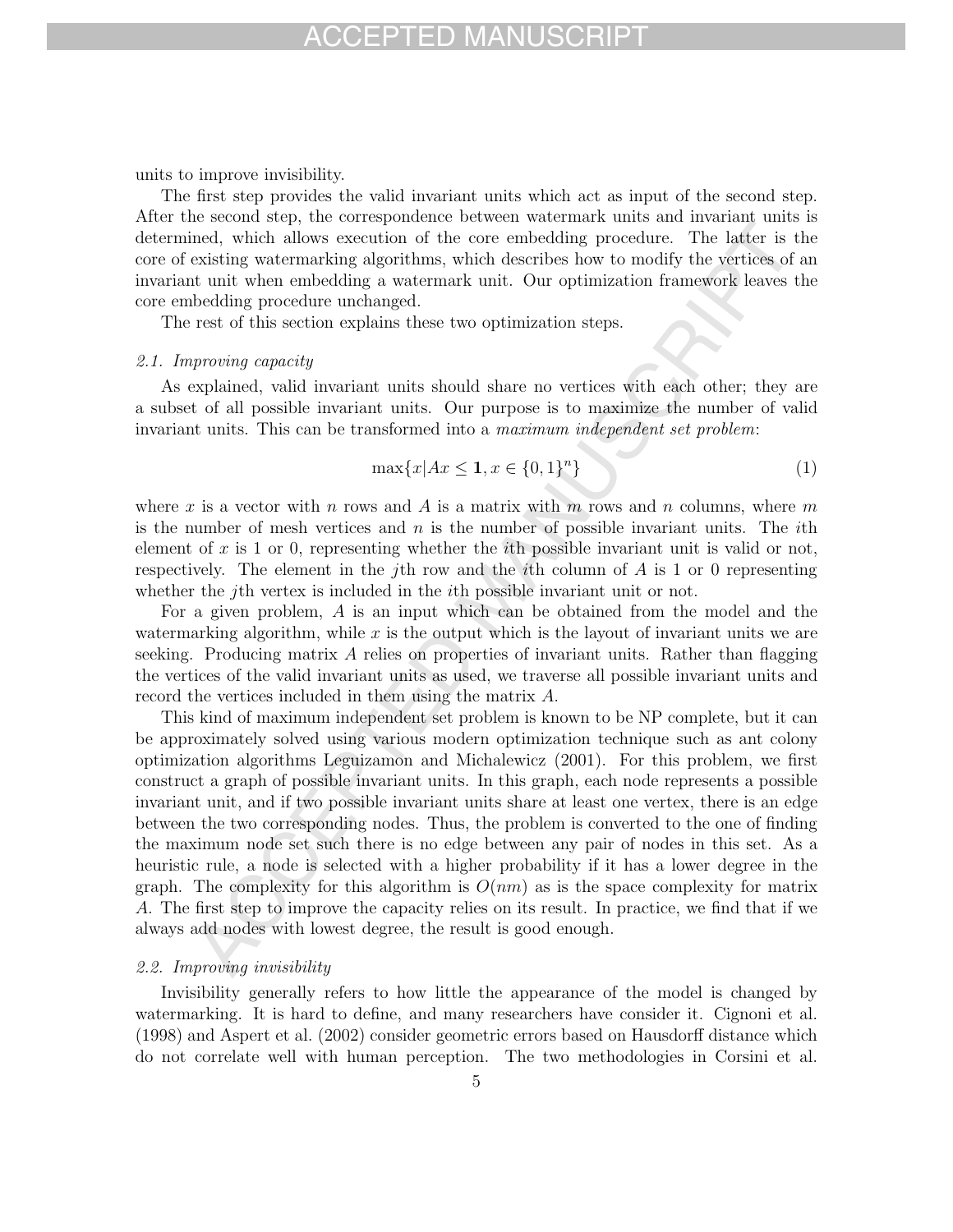### FD MAI

 $(2007)$  are better in this aspect. Lavoue et al.  $(2006)$  propose a method named MSDM which extended a 2D similarity method introduced in Wang et al. (2004).Bian et al. (2009) evaluated visibility using strain energy, but there is still no standard method.

Although the invisibility evaluation function plays an important role in the following optimization step, we make some coarse assumptions: if any evaluation function become standard, the function used in the following step can be replaced by this new standard. Our coarse assumption is that smaller local vertex movement causes a smaller local appearance change. Local here means the vertices around one invariant unit. We can get a coarse local evaluation function by measuring local vertex movement.

If invisibility is defined as the sum of all local changes, the optimization problem for maximizing invisibility can be written as:

$$
\min \sum_{i=1}^{n} \sum_{j=1}^{n} c_{ij} x_{ij}
$$
\nsuch that

\n
$$
\sum_{j=1}^{n} x_{ij} = 1, \quad \sum_{i=1}^{n} x_{ij} = 1, \quad x_{ij} \in \{0, 1\}.
$$
\n(2)

or example mass shown whose stamples in the follow<br>and month in the invisibility evaluation function plays an important role in the follow<br>attom step, we make some coarse assumptions: if any vealuation function because<br>of where c and x are matrices with n rows and n columns, c is the input and x is the output,  $c_{ij}$  is the value of the local evaluation function if the jth watermark unit is embedded in the ith invariant unit, and  $x_{ij}$  is 1 or 0, representing whether the jth watermark unit embeds the *i*the invariant unit or not. There must be exactly one 1 in each row and column of  $x$ , because each watermark unit can be embedded only once, and only one watermark unit can be embedded into each invariant unit.  $\sum_{j=1}^{n} c_{ij} x_{ij}$  represents the local change in the *i*th invariant unit, and the goal of this optimization is to minimize the sum of all local changes. invariant unit, and the goal of this optimization is to minimize the sum of all local changes. This is an assignment problem which can be solved using the Hungarian algorithm. The complexity for this algorithm is  $O(n^3)$ , but it can run much faster in practice.

Otherwise, if the invisibility is defined as the maximum of all local changes, the optimization problem can be as:

$$
\min \max \sum_{j=1}^{n} c_{ij} x_{ij}
$$
\nsuch that

\n
$$
\sum_{j=1}^{n} x_{ij} = 1, \quad \sum_{i=1}^{n} x_{ij} = 1, \quad x_{ij} \in \{0, 1\}.
$$
\n(3)

where c and x have the same meaning as in equation 2. The only difference is the goal, which is to minimize the maximum of all local changes, not the sum. This problem is much easier than the previous one. It can be solved with a greedy version of the Hungarian algorithm:

- 1) Sort the  $n^2$  elements in matrix c in ascending order. Let the sorted array be C.
- 2) Let  $L = n$  and  $R = n^2$ .
- 3) Pick the first  $K = (L + R)/2$  elements in C, and try to find an assignment with the chosen elements. If it cannot be done, let  $L = K$ , otherwise let  $R = K$ .
- 4) Repeat until  $L = R 1$ .

The complexity of this algorithm is determined by the first step, sorting an array with  $n^2$ elements, and is thus  $O(n^2 \log(n))$ .

Note that the *n* here represents the number of valid invariant units which is determined in the first step, and it is usually much less than the number of vertices (and the number of possible invariant units). Thus, both cases of problem can be solved in reasonable time.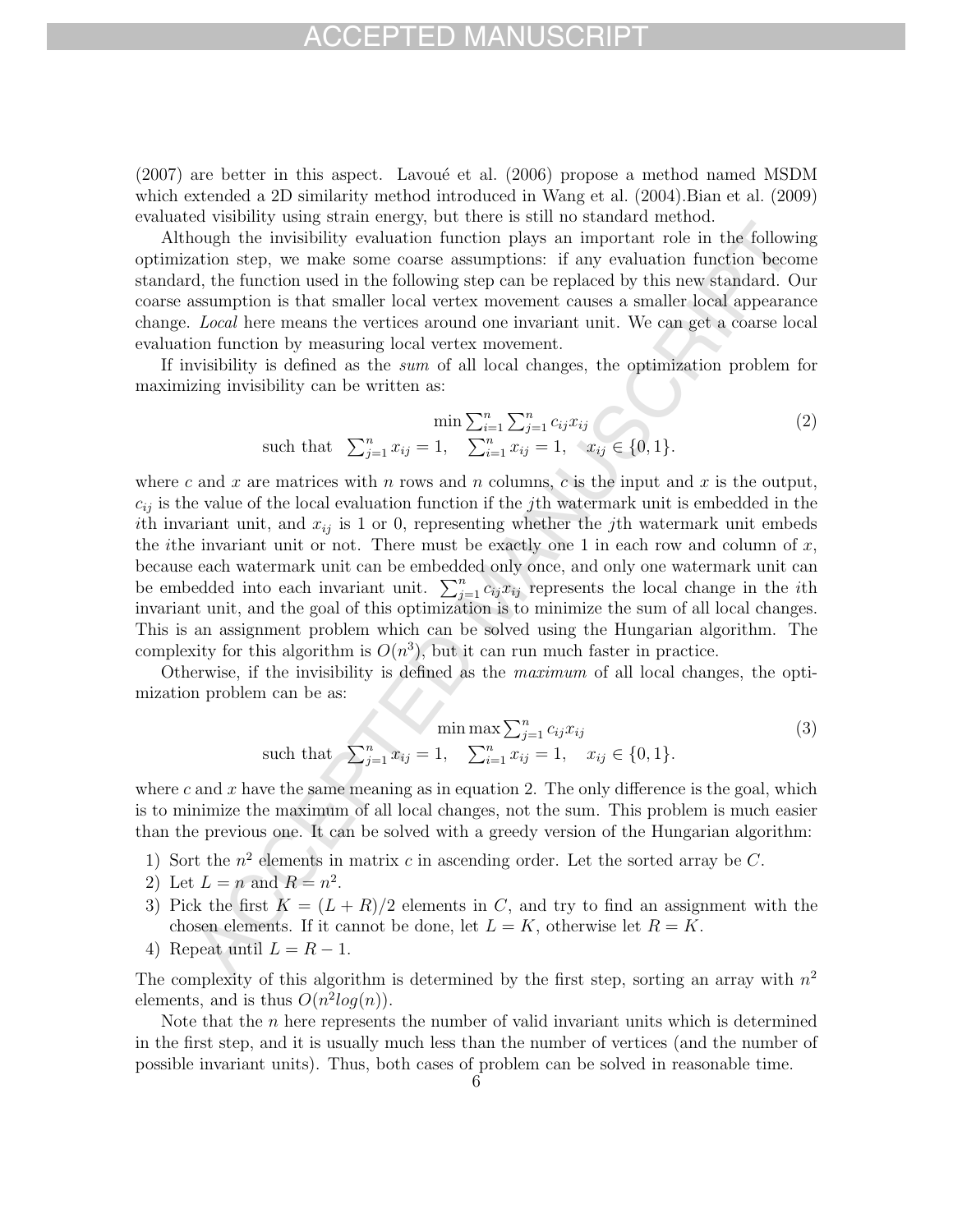## CEPTED MAN

The experimental tests in section 4 use the Hausdorff distance in Cignoni et al. (1998) to evaluate invisibility, which is a widely used method. Since the Hausdorff distance can be expressed as the maximum geometric error, the formulation in equation 3 is suitable.

### **3. Working with existing algorithms**

From Section 2, we can summarize the main framework of optimized algorithms as having the following steps:

- 1. First traverse all possible invariant units, and record the relationship between the invariant units and the vertices in the matrix A in equation 1.
- 2. Using A, the invariant units graph is constructed and the first optimization step is performed. After the first step, the set of valid invariant units is determined.
- 3. Next, the optimized algorithm traverses all valid invariant units and all watermark units, and local changes to invisibility that each pair may cause is recorded in matrix  $c$ in equation 3.
- 4. Using c, the second optimization step is performed, giving the relationship between valid invariant units and watermark units.
- 5. Finally, the core embedding procedure is performed.

Accelerate the main manufactural points of the main of the main of the main of the main of the main symmatric terms as have only seen summarize the main framework of optimized algorithms as have only some stars all possib In existing watermarking algorithms, the method used to create watermark units from a watermark is always the same. A watermark with  $W$  bits is split into  $w$  bit pieces, of which there are  $p = \lceil W/w \rceil$ . A watermark unit includes an m bit marker, an s bit subscript, and a w bit watermark, altogether  $m + s + w$  bits. The marker is used to determine whether the watermark unit is valid: a valid watermark unit should include an  $m$  bit previously chosen marker. The subscript is used to determine the order of watermark units. We require that  $2^{s} \geq p$ , i.e. the number of watermark units must be no greater than the maximum number the s bit subscript can express.

The only differences when optimizing different algorithms are the characters of invariant units. Different watermarking algorithms may employ different invariants. In order to convert an existing algorithm to an optimized algorithm, the methods used to create invariant units should be considered.

In the following of this section, we will explain how our optimization framework operates with three existing watermarking algorithms as examples: the TSQ (Triangle Similarity Quadruple embedding) algorithm, the AIE (Affine Invariant Embedding) algorithm and the IIE (Integral Invariant Embedding) algorithm. Since we do not change the core embedding method in which a watermark unit is embedded into a invariant unit, we omit details of these algorithms; references are given below.

### 3.1. Using the TSQ algorithm

The TSQ algorithm was introduced by Ohbuchi et al. (1997a,b, 1998a,b). It was the first watermarking algorithm dealing with 3D models, and has influenced almost all other algorithms. Therefore we apply our optimization framework to it first.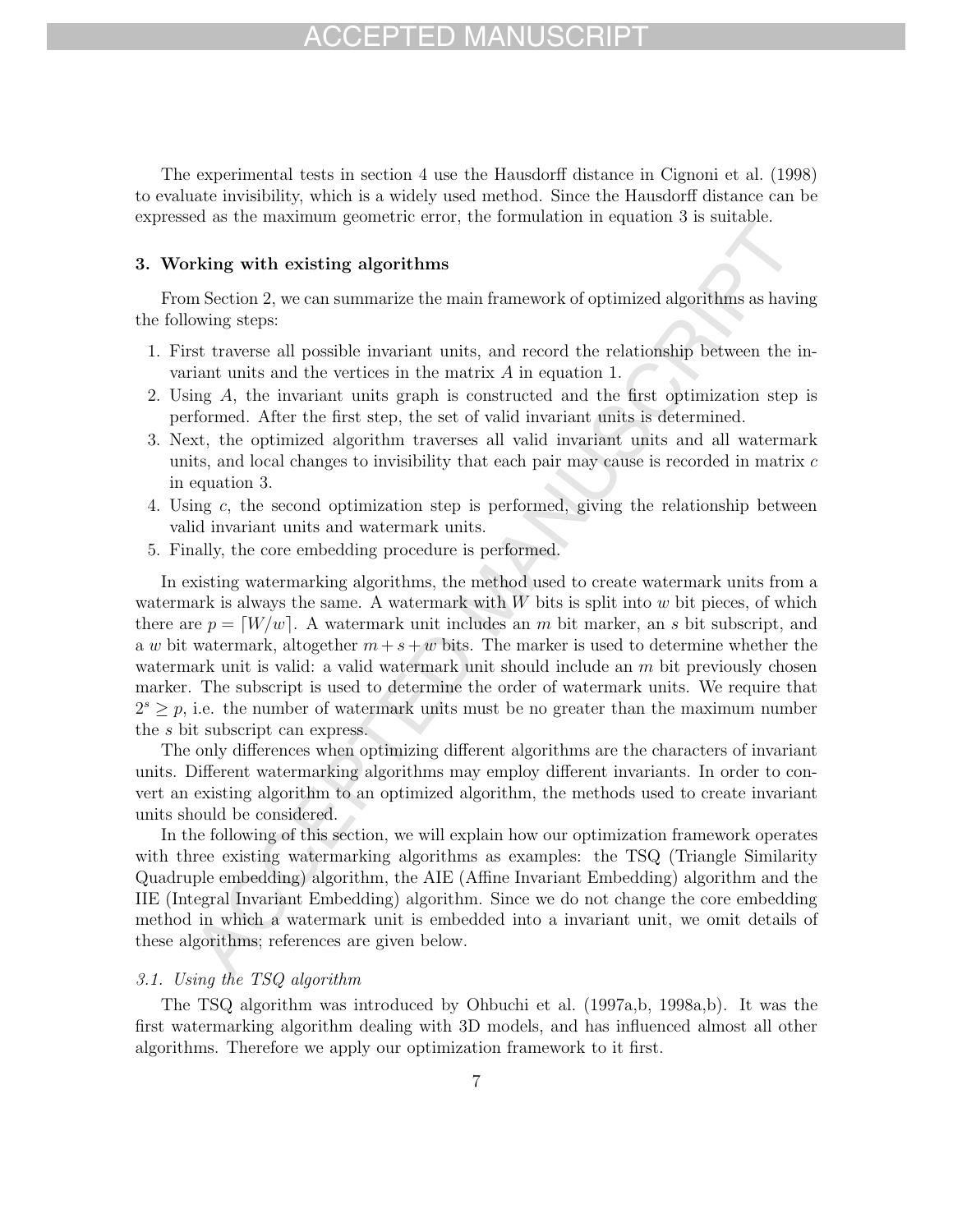

Figure 3: The invariant unit of the TSQ algorithm

An invariant unit for the TSQ algorithm is called an MEP in Ohbuchi et al. (1997a)It includes the vertices associated with four triangles shown in figure 3.

Each invariant unit has triangles named  $M$ ,  $S$ ,  $D_1$  and  $D_2$ . Triangle  $M$  embeds the marker, S embeds the subscript, and  $D_1$  and  $D_2$  embed the watermark data. For each triangle, two ratios are used to embed data: the ratio of the height to the opposite edge length, and the ratio of the other two edges lengths. These two ratios can be easily obtained from a triangle, and as they determine a set of similar triangles, are invariant under similarity transforms.

**Example 2.1 M D**<sub>2</sub><br> **Example 2.** The invariant unit of the TSQ algorithm<br>
invariant unit for the TSQ algorithm is called an MEP in Obbudit et al. (1997<br>
in invariant unit lies triangles named M, S, D<sub>p</sub> and D<sub>p</sub>. Th As can be seen, an invariant unit for the TSQ algorithm is determined by the triangle M. The un-optimized algorithm traverses all the facets of the original model, and tests if the invariant unit determined by the facet is valid. Once a valid invariant unit has been found, the algorithm picks the next watermark unit to carry out the core embedding procedure: the marker is first embedded into the triangle  $M$  by moving the three vertices of triangle  $M$ . Then the subscript and the data are embedded by moving the vertex that the corresponding triangle does not share with the triangle M.

Thus, the optimized algorithm can consider all possible invariant units by considering all the facets of the original model. Since the invariant unit includes only 6 vertices, the first optimization step can be quickly finished. But the set of valid invariant units sets may contain over 1000-3000 valid invariant units (depending on the model size), which can cause the second optimization step to take more time.

### 3.2. Using the AIE algorithm

The AIE algorithm was introduced by Benedens and Busch (2000). This watermarking algorithm focuses on providing robustness against affine transforms by using as an invariant the Nielson-Foley norm introduced in Nielson and Foley (1989). It directly describes how the watermark bits are divided into parts and embedded into vertices with a bit-level description.

The invariant unit for AIE algorithm is called an embedding primitive in Benedens and Busch (2000), and comprises the vertices shared by two adjacent triangles  $T_1$  and  $T_2$ , as shown in figure 4.

The four vertices of the two triangles  $T_1$  and  $T_2$  may be used to determine affine coordinates which work as the basis of the Nielson-Foley norm. Thus, for each vertex other than these four vertices, a norm value can be calculated which is an affine invariant. The algorithm embeds the watermark into this norm value, and thus the watermark can survive under affine transform attacks.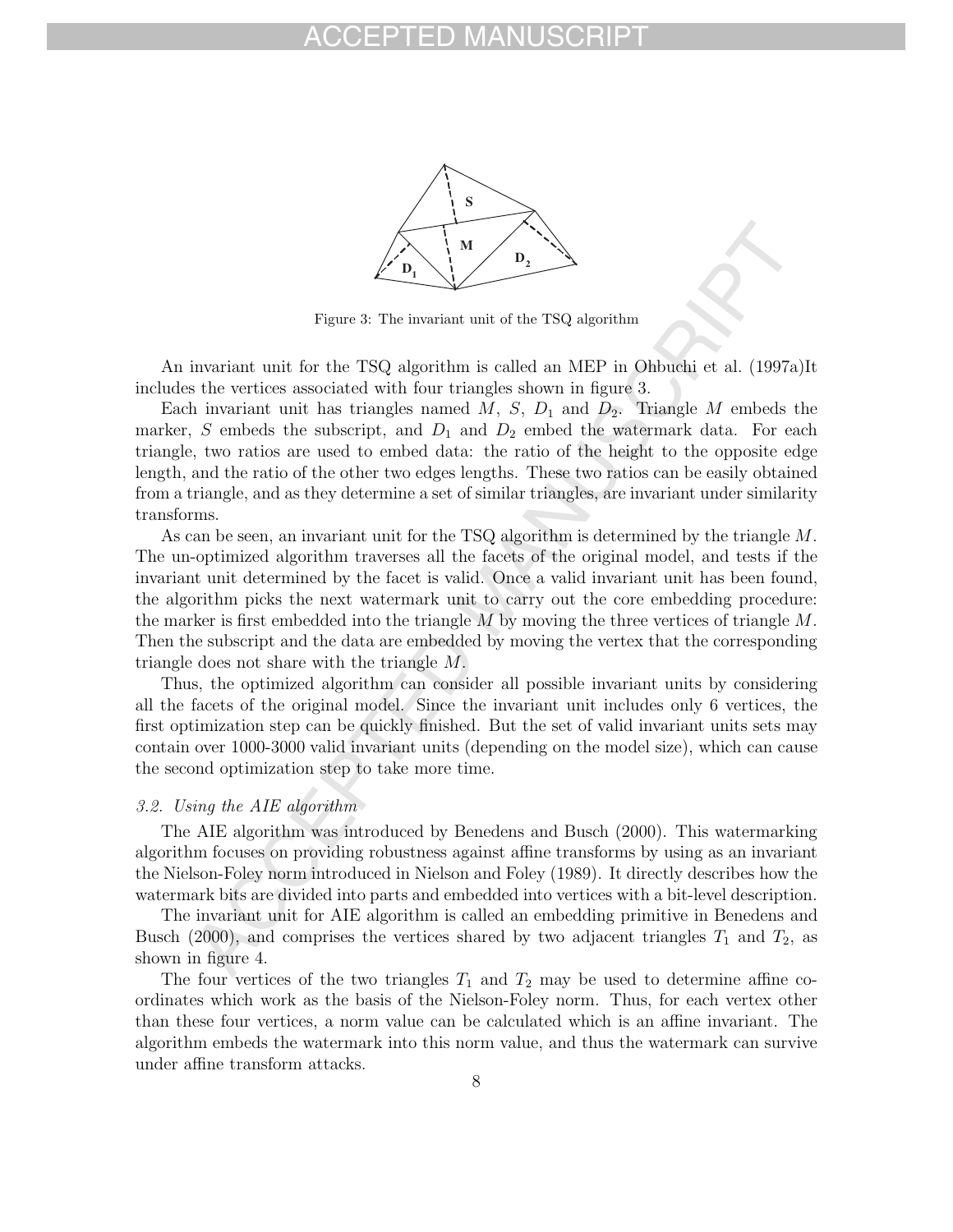

Figure 4: Invariant unit of the AIE algorithm

Factor 4: Invariant unit of the AIE algorithm can be determined by the edge that triangle  $T_2$  share. The un-optimized algorithm traverses all edges of the original tensis if the invariant unit dote and tests in the orig The invariant unit for the AIE algorithm can be determined by the edge that triangle  $T_1$  and triangle  $T_2$  share. The un-optimized algorithm traverses all edges of the original model, and tests if the invariant unit determined by the edge is valid. Once a valid invariant unit has been found, the algorithm picks the next watermark unit to carry out the core embedding procedure. During embedding, the vertices of an invariant unit next to the four vertices of triangle  $T_1$  and  $T_2$  are divided into four groups. 6 bits are embedded into the vertices of each group, representing index or data, by moving the norm value to the middle of the nearest interval numbered by these 6 bits.

Therefore, the optimized algorithm can consider all possible invariant units by considering all edges of the original model. As in the TSQ algorithm, the invariant unit of AIE algorithm includes no fewer than 8 vertices, so the first optimization step is quick, but the second optimization step takes longer.

### 3.3. Using the IIE algorithm

The IIE algorithm was introduced by Wang and Hu (2009). It is a semi-fragile watermarking algorithm that provides authentication and has a certain extent of robustness.

The invariant unit is called a neighborhood ball, and includes a center vertex and those vertices within a certain distance of it, as shown in figure 5.

The IIE algorithm employs two kinds of integral invariants introduced by Yang et al. (2006): an area invariant and a volume invariant. By moving the vertices within the neighborhood ball, these two integral invariants can be set to any value desired by the algorithm.



Figure 5: Invariant unit of the IIE algorithm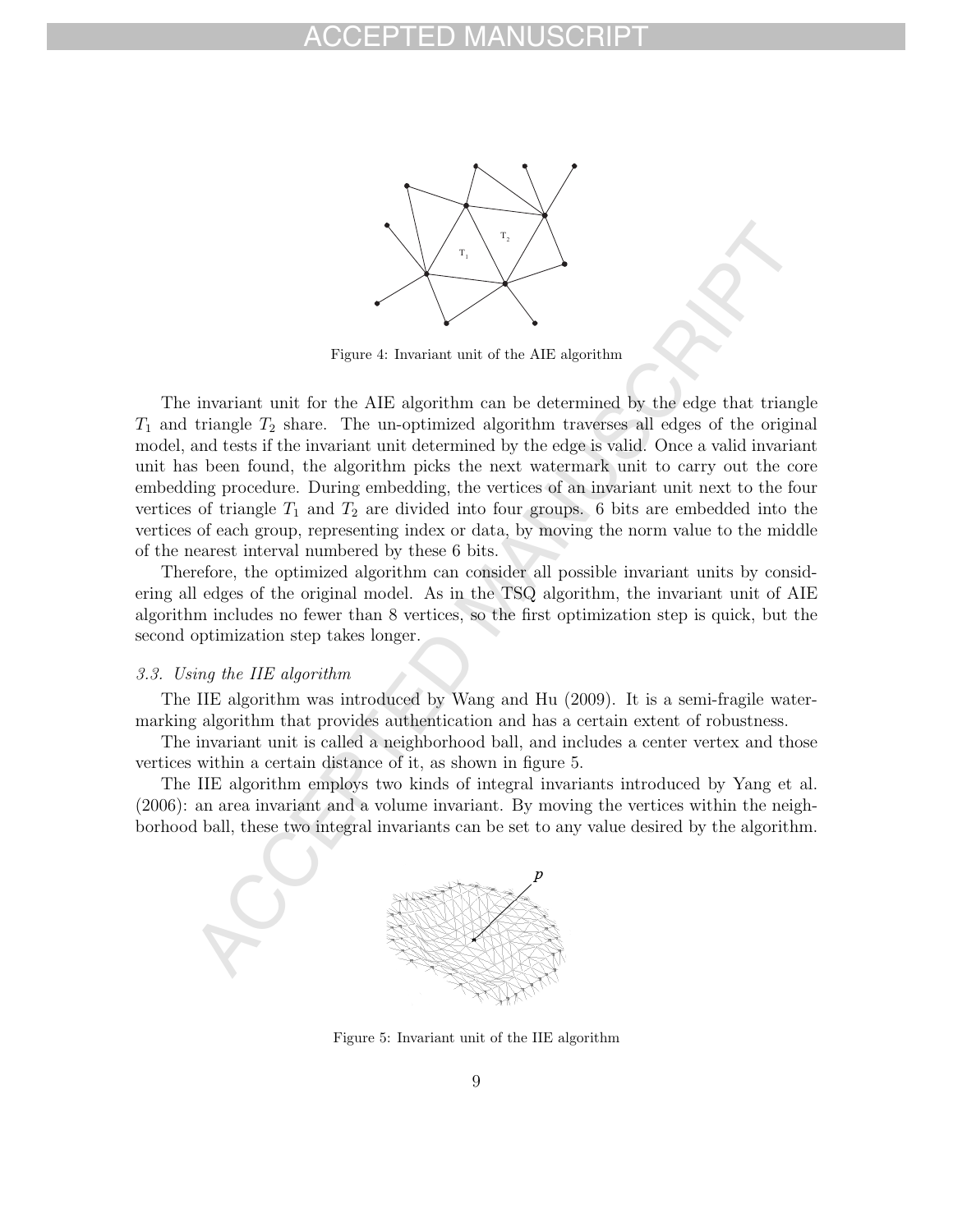These integral invariants are robust against noise, giving the IIE algorithm good robustness against noise.

The uncoplimized algorithm traverses all vertices of the original model, and test<br>The uncoplimized algorithm traverses all vertices of the original model, and test<br>The uncoplimized algorithm traversies will correct a will The invariant unit for the IIE algorithm can be determined by the vertex  $p$  at the center. The un-optimized algorithm traverses all vertices of the original model, and tests if the invariant unit determined by the vertex is valid. Once a valid invariant unit has been found, the algorithm picks the next watermark unit and embeds it. During the embedding procedure, the vertices within the neighborhood ball are moved on the surface of the sphere to set the value of the area invariant, and are moved along the normal vector to set the value of the volume invariant. The area invariant is used to embed the index, and the volume invariant is used to embed the data.

Thus, the optimized algorithm can consider all possible invariant units by considering all vertices of the original model. The invariant units used in the IIE algorithm may include about 100-200 vertices (depending on the radius of the ball), so the first optimization step is slower in this case, but since there are only about 100-400 valid invariant units (depending on the model size), the second optimization step is quicker.

#### **4. Experimental results**

In this section, we show some experimental test results. With each of the three algorithms above, we show the original model, a watermarked model obtained using the un-optimized algorithm and a watermarked model obtained using the optimized algorithm. The timings were measured on a 2.8GHz Pentium 4 running Windows XP. We used the following 3D models: Max Planck (11370 vertices, 22658 facets), the Armadillo (23201 vertices, 46398 facets) and the Bunny (34834 vertices, 69451 facets).

As stated, the first step of our optimization method improves the capacity and the second step improves the invisibility. Capacity is measured by the number of valid invariant units, and invisibility is measured by the Hausdorff distance between the original model and the watermarked model which is computed using Metro, Cignoni et al. (1998).

### 4.1. Results using the TSQ algorithm

Table 1 shows comparative results between the un-optimized TSQ algorithm and the optimized TSQ algorithm. The "No." and "Opt No." rows show the number of valid invariant units in the un-optimized algorithm and the optimized algorithm respectively. The "Dis" and "Opt Dis" rows show the Hausdorff distance between the original model and the watermarked models. The "Time" row shows the time cost of the two optimization steps.

Figure 6 shows the visual results for the Max Planck model; from (a) to (c) are the original model, the watermarked model using the TSQ algorithm and the watermarked model using the optimized TSQ algorithm. In  $(b)$  and  $(c)$ , the shaded triangles were modified by watermarking.

As can be seen in Figure 6, neither the un-optimized algorithm nor the optimized algorithm can arrange the invariant units tightly. This is because the embedding procedure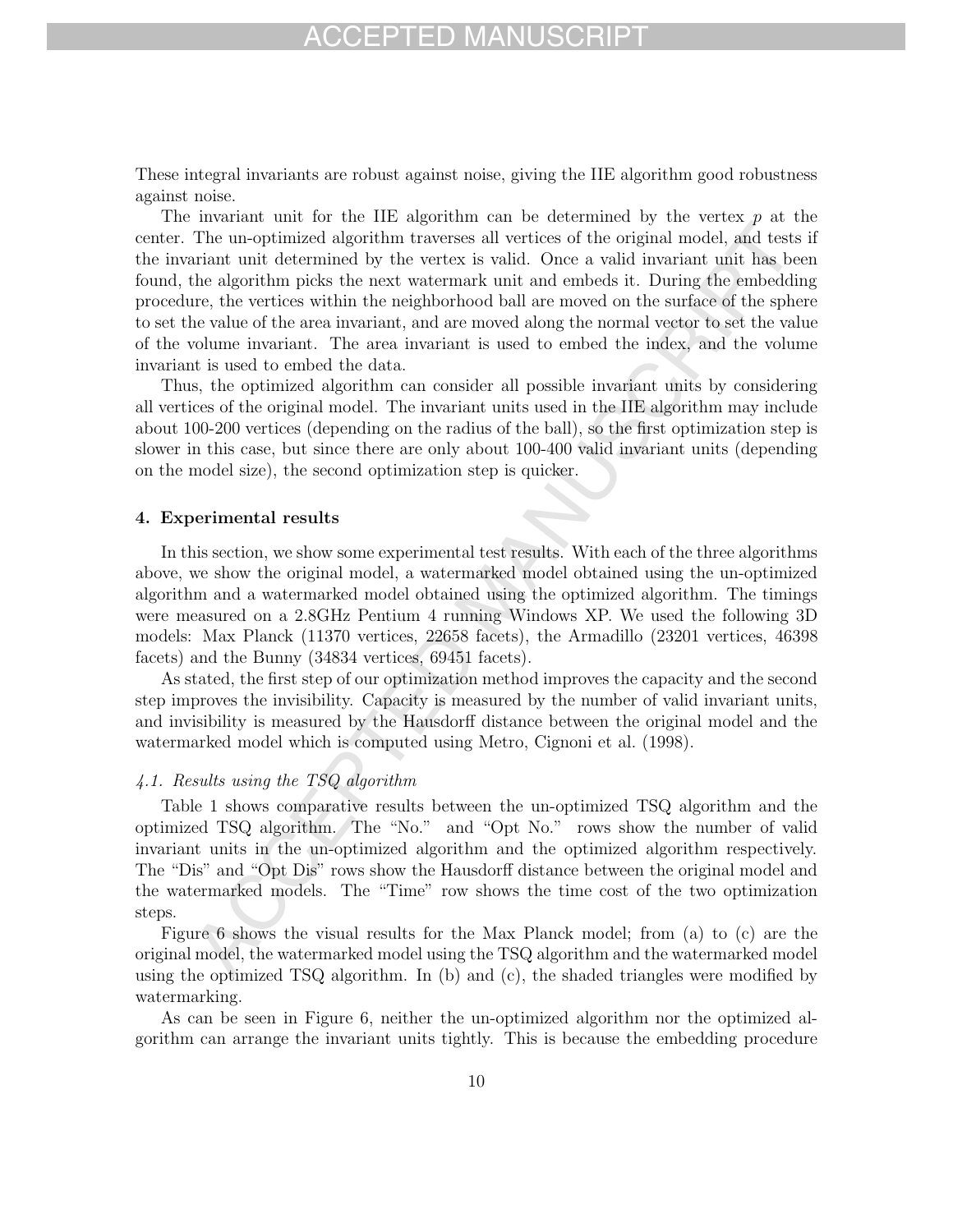| Table 1: Optimization using TSQ. |           |           |          |  |
|----------------------------------|-----------|-----------|----------|--|
| Model                            | Maxplanck | Armadillo | Bunny    |  |
| No.                              | 593       | 1124      | 1741     |  |
| Opt No.                          | 1702      | 3462      | 5337     |  |
| Improvement                      | 187%      | 208%      | 206\%    |  |
| Time                             | 1.17s     | 3.52s     | 4.46s    |  |
| Dis                              | 0.01256   | 0.00397   | 0.000325 |  |
| Opt Dis                          | 0.00971   | 0.00194   | 0.000170 |  |
| Improvement                      | 22.7%     | 51.1%     | 47.7%    |  |
| Time                             | 20.6s     | 85.1s     | 176s     |  |



(a) Original model (Max Planck) (b) Watermarked model (un-optimized algorithm) (c) Watermarked model (optimized algorithm)

Figure 6: Original model and watermarked models (using TSQ).

itself of the TSQ algorithm can cause failures. One kind of failure occurs if the two ratios correspond to no real triangle, and another occurs it the longest edge of triangle M is changed after embedding. The second kind of failure often happens when the triangles of the original model are similar to equilateral triangles. The result shows that during the second optimization step, the optimized algorithm can effectively avoid such failing cases.

### 4.2. Results using the AIE algorithm

As in the previous section, table 2 shows comparative results, and figure 7 shows the visual results using the Armadillo model, using the AIE algorithm. In (b) and (c), the shaded facets were modified by watermarking.

As we can see in figure 7, the optimized algorithm can tighten the arrangement of invariant units. From the data in table 2, we can see that even though the optimized algorithm has embedded more information, the overall invisibility has been increased by the second optimization step.

### 4.3. Results using the IIE algorithm

Table 3 shows comparative results, and figure 8 shows the visual results for the Bunny model, using the IIE algorithm. In (b) and (c), the shaded vertices were modified by watermarking.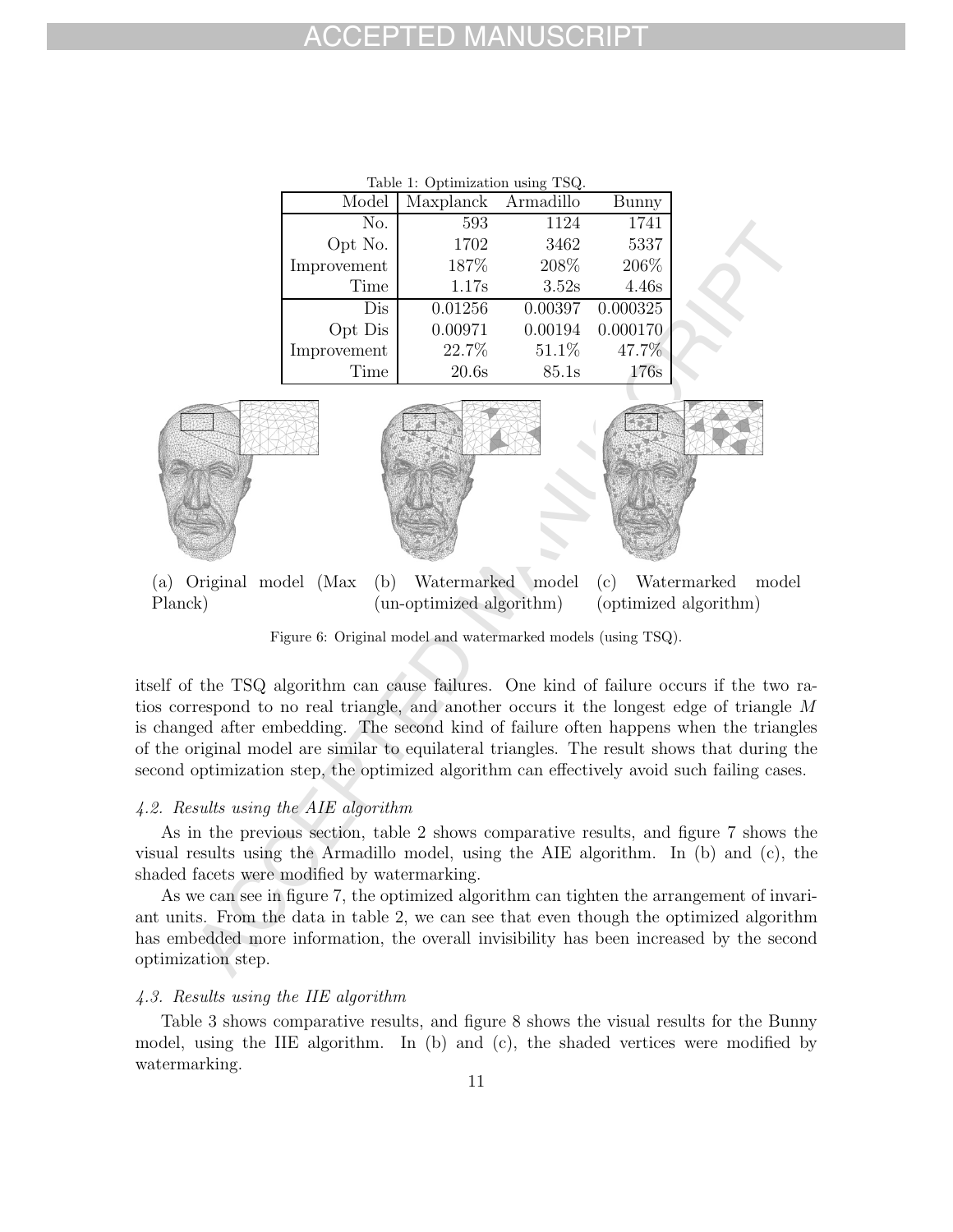htb]

| Table 2: Optimization using AIE. |                     |         |          |  |  |
|----------------------------------|---------------------|---------|----------|--|--|
| Model                            | Maxplanck Armadillo |         | Bunny    |  |  |
| No.                              | 815                 | 1710    | 2876     |  |  |
| Opt No.                          | 1049                | 2232    | 3444     |  |  |
| Improvement                      | 28.7%               | 30.5%   | 19.7%    |  |  |
| Time                             | 1.80s               | 5.04s   | 8.98s    |  |  |
| Dis                              | 0.00391             | 0.00663 | 0.001028 |  |  |
| Opt Dis                          | 0.00335             | 0.00513 | 0.000737 |  |  |
| Improvement                      | 14.3%               | 22.6%   | 28.3%    |  |  |
| Time                             | 7.75s               | 26.5s   | 80.4s    |  |  |



Figure 7: The original model and the watermarked models (using AIE).

As for the IIE algorithm figure 8 shows that the optimized algorithm tightens the arrangement of invariant units. Table 3 shows that the overall invisibility is increased by the second optimization step.

### **5. Conclusion**

We have presented an optimization framework with two steps that can improve the capacity and invisibility of watermarking algorithms using indexed localization schemes. It can easily convert any watermarking algorithm of this kind into an optimized algorithm. By transforming the problem to a maximum independent set problem and solving it, we obtain an optimal layout of invariant units which improves the capacity of the watermarking algorithm. By solving an assignment problem, we obtain an optimal watermarking strategy under which the invisibility of watermarking is improved.

When working with existing algorithms, the number of vertices in an invariant unit greatly influences the execution time of the two optimization steps. If the number is small, the first step is quick while the second step may take more time. However, if the number is large, the first step may take more time while the second step is quick. If execution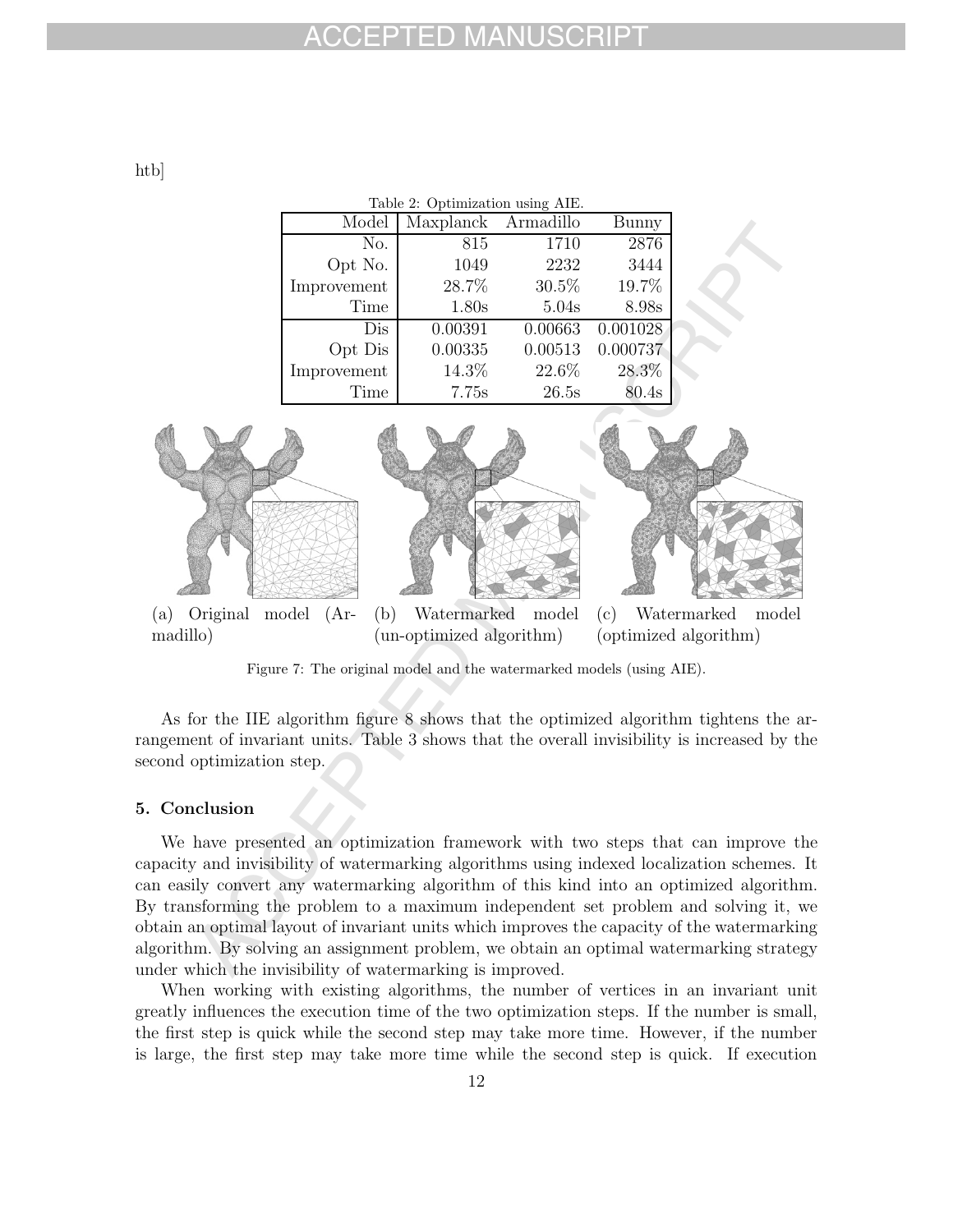| Table 3: Optimization using IIE. |                      |         |          |  |  |
|----------------------------------|----------------------|---------|----------|--|--|
| Model                            | Max Planck Armadillo |         | Bunny    |  |  |
| No.                              | 129                  | 208     | 331      |  |  |
| Opt No.                          | 140                  | 287     | 424      |  |  |
| Improvement                      | 8.5%                 | 38.0%   | 28.1%    |  |  |
| Time                             | 36.9s                | 34.7s   | 40.7s    |  |  |
| Dis                              | 0.01414              | 0.01057 | 0.000549 |  |  |
| Opt Dis                          | 0.01310              | 0.00847 | 0.000481 |  |  |
| Improvement                      | 7.4%                 | 19.9%   | 12.4%    |  |  |
| Time                             | 23ms                 | 278ms   | 1123ms   |  |  |



(a) Original model (Bunny) (b) Watermarked model (un-optimized algorithm) (c) Watermarked model (optimized algorithm)

Figure 8: The original model and the watermarked models (using IIE).

time is crucial, we could omit the most expensive of these two steps in order to improve performance.

We using a coarse invisibility evaluation function. If in future, and standard is agreed upon for this function, it could easily be used to provide optimal results.

Furthermore, every watermarking algorithm has parameters. When deciding a set of parameters, there is a trade-off between invisibility, capacity and robustness. Improved capacity and invisibility allows algorithms to change the parameters to get better robustness. Therefore the overall performance of watermarking algorithms could be improved, so we believe that our method is a useful step for watermarking algorithms employing indexed localization schemes.

#### **Acknowledgements**

This work was supported by the National Basic Research Project of China (Project Number 2006CB303104) and the Natural Science Foundation of China (Project Number 60673004). The models used in this paper are the courtesy of Stanford University and AIM@SHAPE shape repository.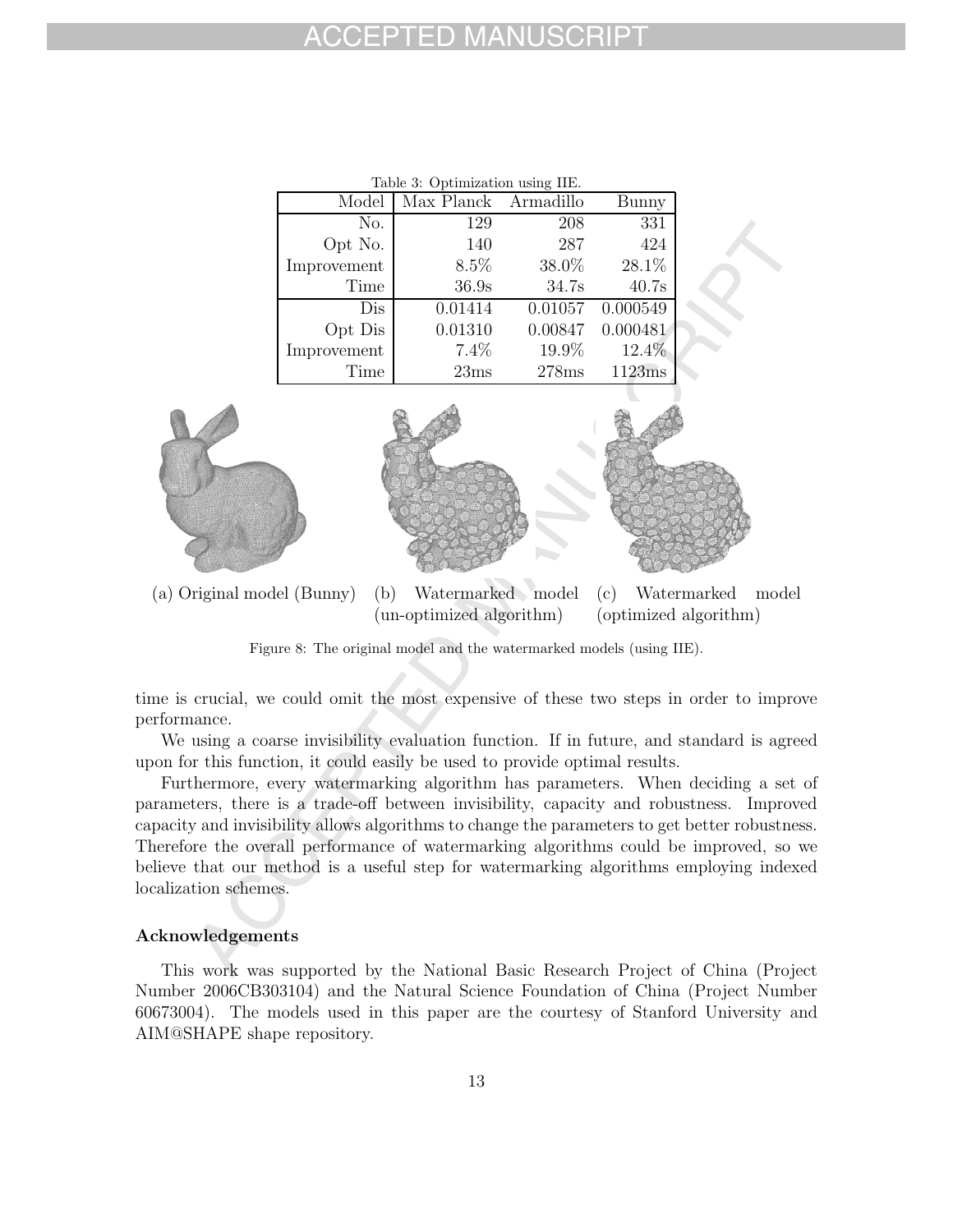## FPTED MA

#### **References**

- Alekseyev, S., 2003. Volumetric Surface Reconstruction with Level Set Methods. Diploma Thesis, RWTH Aachen University, Germany.
- If Our<br>versiony, Germany.<br>
The Manuschiptic System in T., 2002. Mesh: Measuring error between surfaces using the hunder.<br>
F., Santac-Cruz, D., Elvardini, T., 2002. Mesh: Measuring error between surfaces using the hunder<br> Aspert, N., Santa-Cruz, D., Ebrahimi, T., 2002. Mesh: Measuring error between surfaces using the hausdorff distance. In: Proceedings of the IEEE International Conference on Multimedia and Expo. Vol. 1. pp. 705– 708.
- Benedens, O., 2000. Affine invariant watermarks for 3d polygonal and nurbs based models. In: Proceedings of the 3rd International Workshop Information Security, Wollongong. pp. 15–29.
- Benedens, O., Busch, C., 2000. Towards blind detection of robust watermarks in polygonal models. In: Proceedings of Eurographics 2000. pp. 199–208.
- Besl, P., McKay, J., 1992. A method for registration of 3-d shapes. IEEE Trans. Patt. Recog. Mach. Intell. 14 (2), 239–255.
- Bian, Z., Hu, S.-M., Martin, R. R., 2009. Evaluation for small visual difference between conforming meshes on strain field. Journal of Computer Science and Technology 24 (1), 65–75.
- Cayre, F., Deviller, O., Schmitt, F., Maitre, H., June 2004. Watermarking 3d triangle meshed for authentication and integrity. INRIA Research Report RR-5223.
- Chen, Y., Medioni, G., Apr. 1992. Object modelling by registration of multiple range images. Image and Vision Computing 10 (3), 145–155.
- Chou, C.-M., Tseng, D.-C., 2006. A public fragile watermarking scheme for 3d model authentication. Computer-Aided Design 38 (11), 1154–1165.
- Cignoni, P., Rocchini, C., Scopigno, R., 1998. Metro: Meaturing error on simplified surfaces. Computer Graphics Forum 17 (2), 167–174.
- Corsini, M., Gelasca, E. D., Ebrahimi, T., Barni, M., 2007. Watermarked 3-d mesh quality assessment. IEEE Transactions on Multimedia 9 (2), 247–256.
- Craver, S., Memon, N., Yeo, B.-L., Yeung, M.-M., 1998. Resolving rightful ownerships with invisible watermarking techniques: Limitations, attacks, and implications. IEEE Journal on Selected Areas in Communications 16 (4), 573–586.
- Kanai, S., Date, H., Kishinami, T., 1998. Digital watermarking for 3d polygons using multiresolution wavelet decomposition. In: Proceedings of International Workshop on Geometric Modeling. pp. 296–307.
- Lavoué, G., Gelasca, E. D., Duport, F., Baskurt, A., Ebrahimi, T., 2006. Perceptually driven 3d distance metrics with application to watermarking. In: Proceedings of SPIE. Vol. 6312.
- Leguizamon, G., Michalewicz, Z., 2001. A ant system for the maximum independent set problem. In: Proceedings of the VII Argentinian Congress on Computer Science, Santa Cruz, Argentina. Vol. 2. pp. 1027–1040.
- Li, L., Zhang, D., Pan, Z., 2004. Watermarking 3d mesh by spherical parameterization. Computers & Graphics 28 (6), 981–989.
- Nielson, G., Foley, T., 1989. A Survey of Applications of an Affine Invariant Norm. Academic Press Professional, Inc. San Diego, CA, USA.
- Ohbuchi, R., Masuda, H., Aono, M., 1997a. Embedding data in 3d mmodels. In: Proceedings of the European Workshop on Interactive Distributed Multimedia Systems and Telecommunication Services 97. pp. 1–10.
- Ohbuchi, R., Masuda, H., Aono, M., 1997b. Watermarking three dimensional polygonal models. In: Procceedings of ACM Multimedia. pp. 261–272.
- Ohbuchi, R., Masuda, H., Aono, M., 1998a. Data embedding algorithms for geometrical and on geometrical targets in three-dimensional polygonal models. Computer Communications 21 (15), 1344–1354.
- Ohbuchi, R., Masuda, H., Aono, M., 1998b. Watermarking three-dimensional polygonal models through geometric and topological modifications. IEEE Journal on Selected Areas in Communication 16 (4), 551– 560.
- Praun, E., Hoppe, H., Finkelstein, A., 1999. Robust mesh watermarking. In: ACM SIGGRAPH on Computer Graphics Proceedings. pp. 325–334.
- Uccheddu, F., Corsini, M., Barni, M., 2004. Wavelet-based blind watermarking of 3d models. In: Proceedings of the 2004 Multimedia and Security Workshop. pp. 143–154.